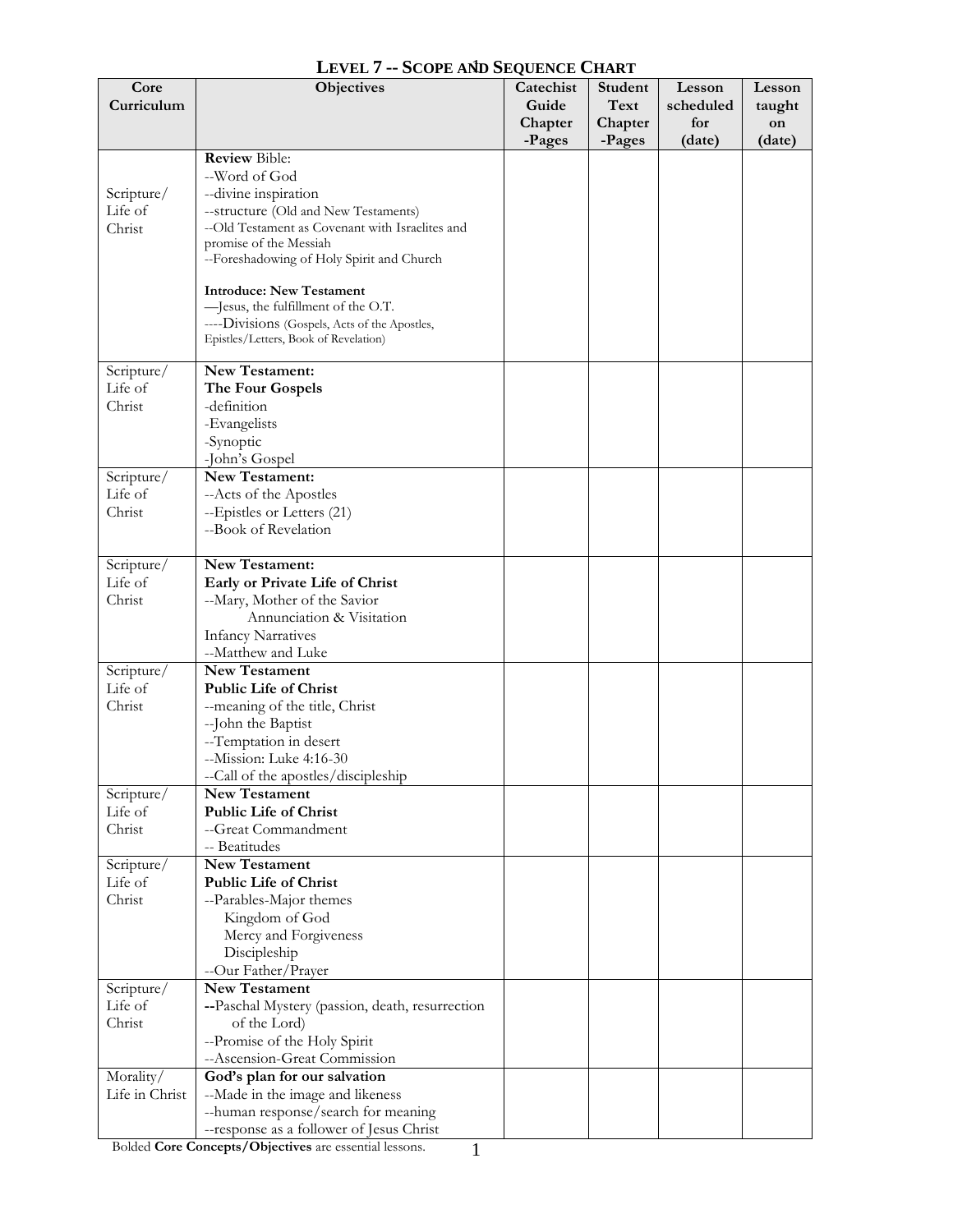|                | --Baptism & sacraments                            |  |  |
|----------------|---------------------------------------------------|--|--|
|                | --moral life and true happiness                   |  |  |
| Morality/      | Conscience:                                       |  |  |
| Life in Christ | --Definition                                      |  |  |
|                | --Formation                                       |  |  |
|                | --Temptation                                      |  |  |
|                | --Daily Examen/Prayer                             |  |  |
| Morality/      | Sin                                               |  |  |
| Life in Christ | --Definition                                      |  |  |
|                | --Venial                                          |  |  |
|                | --Mortal                                          |  |  |
|                | --Four last things: death, judgment, heaven, hell |  |  |
| Morality/      | <b>Capital Or Deadly Sins:</b>                    |  |  |
| Life in Christ | --pride, anger, envy                              |  |  |
| Morality/      | <b>Capital Or Deadly Sins</b>                     |  |  |
| Life in Christ | --lust, greed, sloth, gluttony                    |  |  |
| Morality/      | Temples of the Holy Spirit                        |  |  |
| Life in Christ | --Communion of Saints                             |  |  |
|                | --Triumphant/heaven                               |  |  |
|                | --Suffering/Purgatory                             |  |  |
|                | --Militant/on earth/Disciples!                    |  |  |
|                | --Saints: Heroes and Heroines of the Faith        |  |  |
|                | --Virtuous life                                   |  |  |
|                | --Theological & Cardinal Virtues                  |  |  |
| Morality/      | Temples of the Holy Spirit                        |  |  |
| Life in Christ | --grace                                           |  |  |
|                | --Church Militant: Discipleship & Call to the     |  |  |
|                | virtuous life                                     |  |  |
|                | --Virtues--antidotes to 7 deadly sins             |  |  |
|                | (see chart, p. 3)                                 |  |  |
| Morality/      | Temples of the Holy Spirit                        |  |  |
| Life in Christ | --Virtues- antidotes to capital sins.             |  |  |
|                | (see chart, p. 3)                                 |  |  |
| Morality/      | Temples of the Holy Spirit                        |  |  |
| Life in Christ | Corporal and Spiritual Works of Mercy             |  |  |
| Spirituality   | Prayer                                            |  |  |
|                | --Adoration                                       |  |  |
|                | -Teach Concept                                    |  |  |
|                | --Experience: one or more of the following:       |  |  |
|                | --Eucharistic Adoration                           |  |  |
|                | --Guided meditation before the                    |  |  |
|                | Eucharist or in classroom                         |  |  |
|                | --Liturgy of the Hours                            |  |  |
|                | --Lectio divina                                   |  |  |
|                | --Praise and Worship Meditation                   |  |  |
| Spirituality   | Prayer                                            |  |  |
|                | --Contrition                                      |  |  |
|                | --Teach Concept                                   |  |  |
|                | --Experience: one or more of the following:       |  |  |
|                | --Daily Examen (Ignatian)                         |  |  |
|                | --Act of Contrition                               |  |  |
|                | --Parise and Worship Meditation                   |  |  |

**LEVEL 7 -- SCOPE AND SEQUENCE CHART**  2